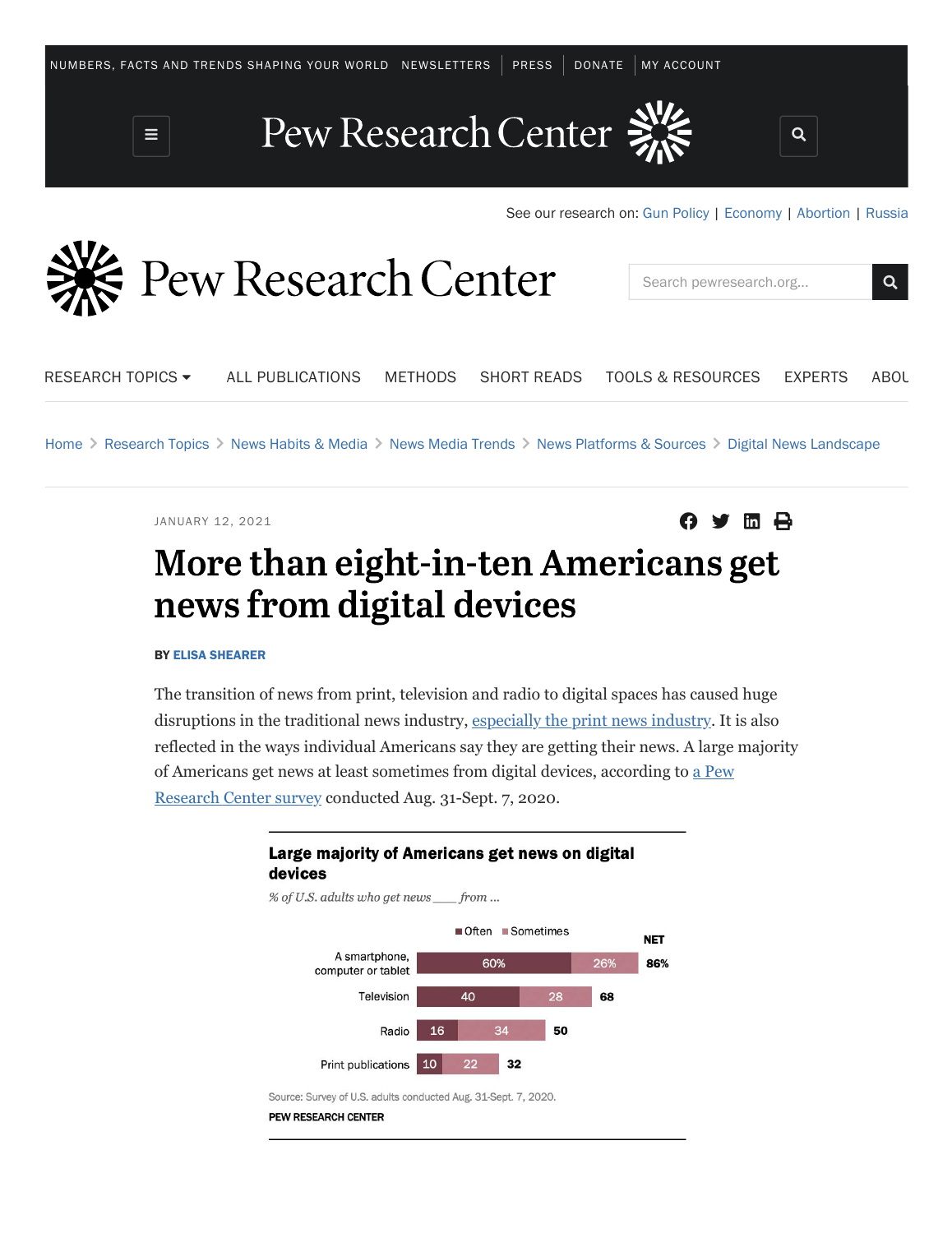More than eight-in-ten U.S. adults (86%) say they get news from a smartphone, computer or tablet "often" or "sometimes," including 60% who say they do so often. This is higher than the portion who get news from television, though 68% get news from TV at least sometimes and 40% do so often. Americans turn to radio and print publications for news far less frequently, with half saying they turn to radio at least sometimes (16% do so often) and about a third (32%) saying the same of print (10% get news from print publications often).



When asked which of these platforms they *prefer* to get news on, roughly half (52%) of Americans say they prefer a digital platform – whether it is a news website (26%), search (12%), social media (11%) or podcasts (3%). About a third say they prefer television (35%), and just 7% and 5% respectively say they prefer to get their news on the radio or via print.

Though digital devices are by far the most common way Americans access their news, where they get that news *on* their devices is divided among a number of different pathways. About two-thirds of U.S. adults say they get news at least sometimes from news websites or apps (68%) or search engines, like Google (65%). About half (53%) say they get news from social media, and a much smaller portion say they get news at least sometimes from podcasts (22%).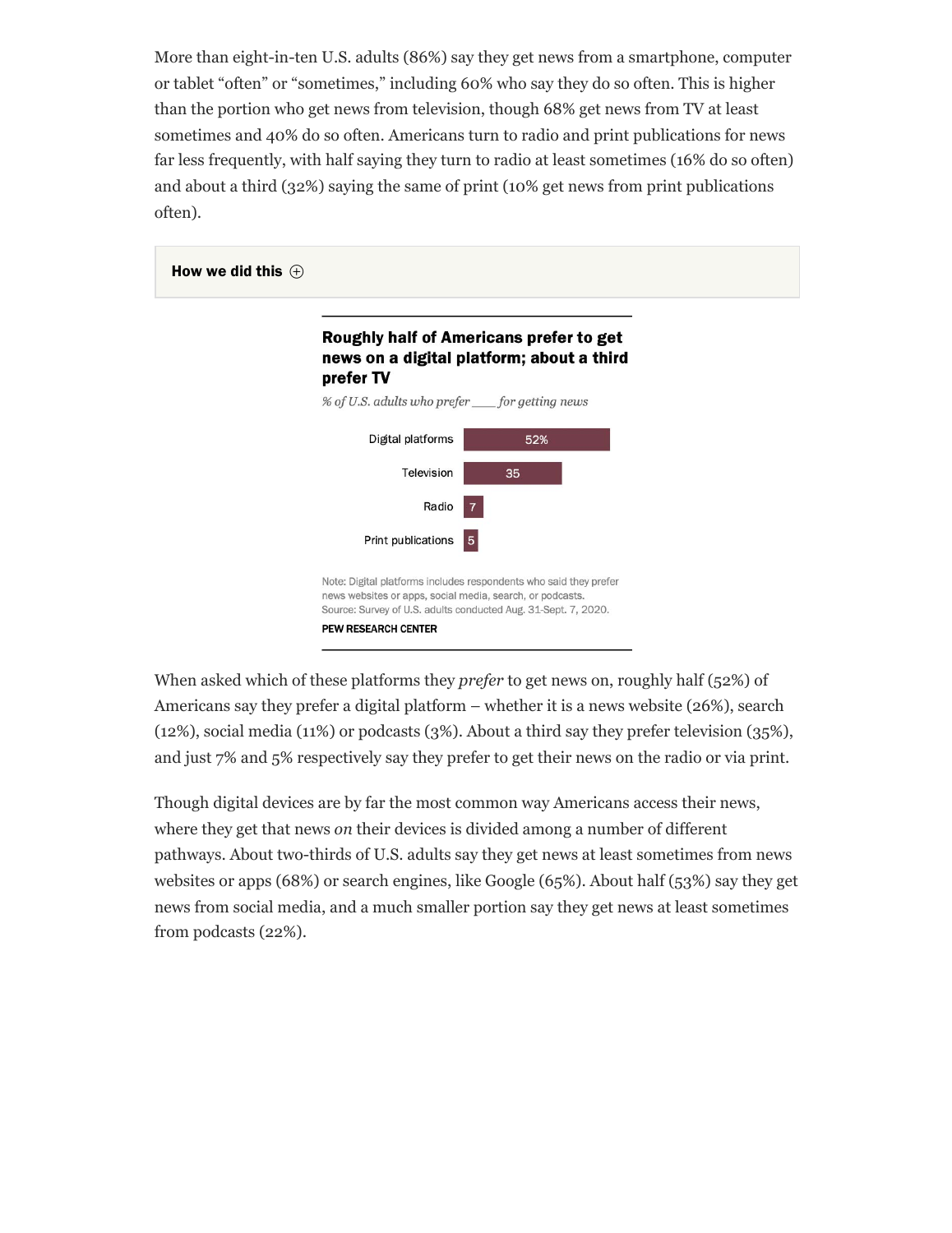

Among digital platforms, the most preferred one for news is news websites or apps: About a quarter of U.S. adults (26%) prefer to get their news this way, compared with 12% who prefer search, 11% who prefer to get their news on social media and 3% who say they prefer podcasts.

### Younger Americans vary widely from their elders in news consumption habits

Underneath these numbers lie stark differences by age, with those under 50 showing very different news use patterns than their elders. Americans ages 50 and older use both television and digital devices for news at high rates, while the younger age groups have almost fully turned to digital devices as a platform to access news.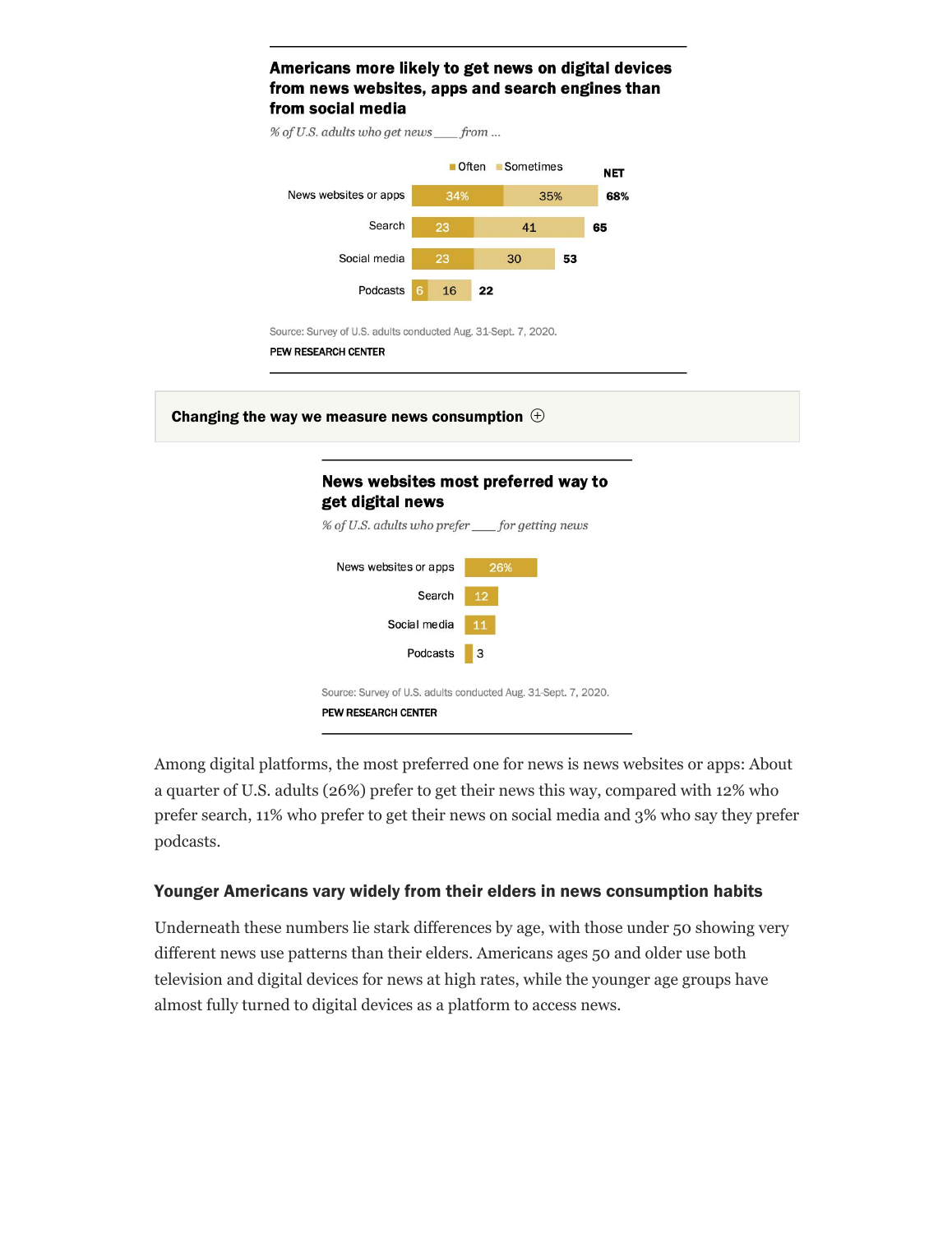#### Those under 50 turn more frequently to digital devices for news

% of U.S. adults who get news often from ...



About half or more of adults 50 and older are still turning to TV for news often  $-54\%$  of those 50 to 64 and about two-thirds (68%) of those 65 and older. But among those ages 30 to 49, just a quarter say they get news on TV often, and just 16% say the same among those 18 to 29. For those age groups, digital devices are the dominant choice for news, with 67% of those 30 to 49 and 71% of those 18 to 29 getting news from a digital device often.

Among those 50 and older, differences between digital and non-digital news sources are less pronounced. Among adults 50 and older, 64% get news at least sometimes from both television and digital devices.

> Online, most turn to news websites except for the youngest, who are more likely to use social media



% of U.S. adults who get news often from ...

Within digital platforms for news, most age groups turn to news websites at higher rates than other platforms, with one exception. Americans ages 18 to 29 stand out in that the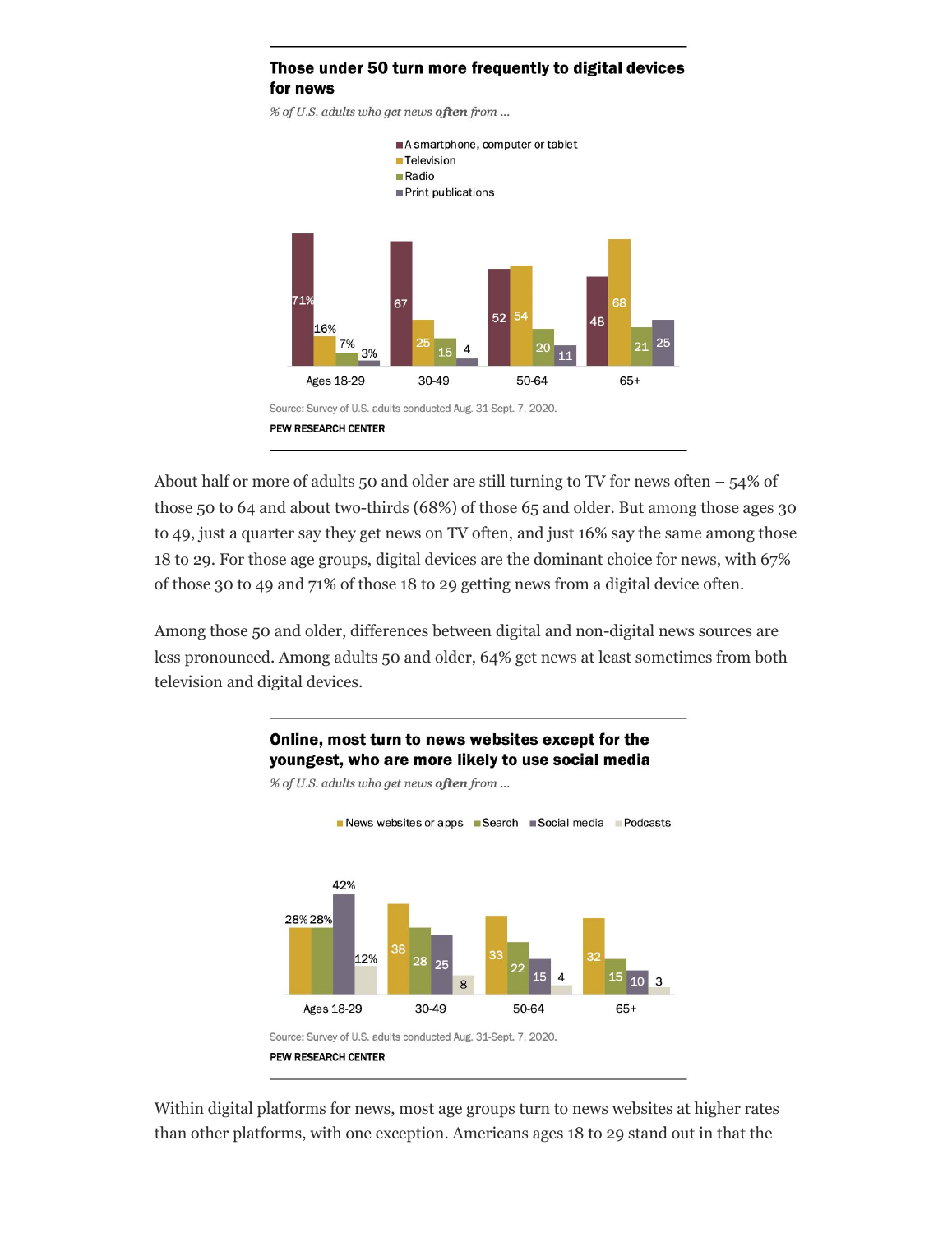most common digital way they get news is social media, with 42% saying they get news this way often versus 28% saying the same of either news websites or search engines.

*[Note: Here are t](https://www.pewresearch.org/journalism/2021/01/12/news-consumption-on-social-media-methodology/)[he questions used](https://www.pewresearch.org/journalism/wp-content/uploads/sites/8/2021/01/PJ_2021.01.12_News-and-Social-Media_TOPLINE.pdf) [for this analysis, along with responses, and its](https://www.pewresearch.org/journalism/2021/01/12/news-consumption-on-social-media-methodology/) methodology.*

Topics [Digital News Landscape,](https://www.pewresearch.org/topic/internet-technology/digital-news-landscape-2/) [Smartphones,](https://www.pewresearch.org/topic/internet-technology/platforms-services/mobile/smartphones/) [News Platforms & Sources,](https://www.pewresearch.org/topic/news-habits-media/news-media-trends/news-platforms-sources/) [Digital News Landscape](https://www.pewresearch.org/topic/news-habits-media/news-media-trends/news-platforms-sources/digital-news-landscape-1/)



#### RELATED

FEATURE | JUL 27, 2021

#### [Digital](https://www.pewresearch.org/journalism/fact-sheet/digital-news/) News Fact Sheet

REPORT | SEP 28, 2020

## Side by Side Many Americans Get News on YouTube, Where News [Organizations](https://www.pewresearch.org/journalism/2020/09/28/many-americans-get-news-on-youtube-where-news-organizations-and-independent-producers-thrive-side-by-side/) and Independent Producers Thrive

SHORT READ | JUL 14, 2020

#### Key facts about [digital-native](https://www.pewresearch.org/fact-tank/2020/07/14/key-facts-about-digital-native-news-outlets-amid-staff-cuts-revenue-losses/) news outlets amid staff cuts, revenue losses

SHORT READ | NOV 19, 2019

#### [Americans](https://www.pewresearch.org/fact-tank/2019/11/19/americans-favor-mobile-devices-over-desktops-and-laptops-for-getting-news/) favor mobile devices over desktops and laptops for getting news

SHORT READ | OCT 4, 2017

#### Key [trends](https://www.pewresearch.org/fact-tank/2017/10/04/key-trends-in-social-and-digital-news-media/) in social and digital news media

#### TOPICS